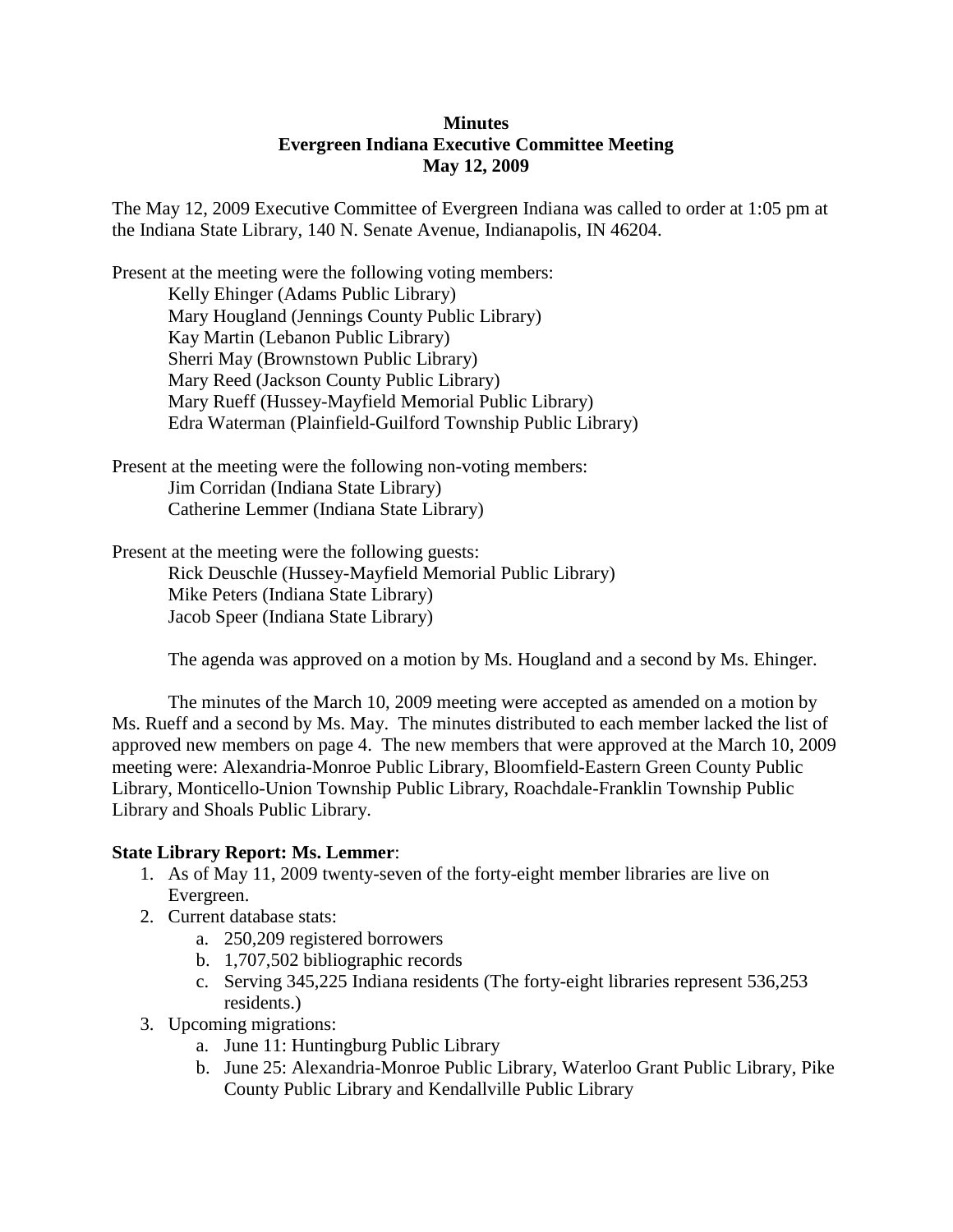- c. July 16: Andrews Dallas Township Public Library, Loogootee Public Library, Middletown Fall Creek Public Library, Milford Public Library and Washington Township Public Library
- d. September 10: Bloomfield Eastern Greene County Public Library and Mitchell Community Public Library.
- 4. Mr. Corridan informed the Executive Committee that OCLC is scrutinizing the way in which large consortium are sharing bibliographic records and may be attempting through MaRC editing changes to prevent resource sharing. Mr. Corridan reported that the State Library had written in opposition of such a position.

# **Committee Reports**

- A. Circulation Committee: no meeting
- B. Cataloging Committee:
	- The Cataloging Committee met most recently on April 29. The Committee discussed some issues with the MaRC editor which seems to have been resolved. The Committee will move to a bi-annual revision of the training manual. A revised manual will also be made available after any major software upgrade.
	- The next cataloging class will be held on June 16 with an advanced cataloging class on July 22. Both classes will be held at the Indiana state library.
	- The Executive Committee reviewed a request from an Indiana public library not currently in Evergreen which wished to have z39.50 access to Evergreen records. The Executive Committee did not vote on the request, though the consensus was that this library should consider joining Evergreen Indiana.
- C. IT/Technology Committee:
	- Mr. Peters and Mr. Deuschle reported on the recent downtime on May 9 and May 11. The May 9 issues were fixed by Equinox and everyone was back up by 10. The May 11 issues were caused by Equinox finishing the Greenwood migration in the middle of the day.
	- Slow response time: It was reported that many variables can cause slow response. Mr. Peters is working closely with ENA to ensure that Evergreen Indiana quality of service is implemented (EI Internet traffic first before You-Tube, for example) It is recommended that all staff computers running Evergreen software have at least 512 Mb RAM. In addition, approximately \$50,000 new hardware and software will be added to provide load balancing which will help the system handle large transactions and balance transactions to help prevent slowness. It is also recommended that each library check their routers to ensure EI quality of service and reconfigure the routers as needed.
	- Mr. Peters and Mr. Deuschle gave the Committee homework to help pinpoint response time issues – keep track of slow times and provide specifics to Mr. Peters. The more specific the information, the better able they will be to solve the issues. Forward the exact time, the amount of time it takes for the transaction, what other functions are going on at the time, etc.
	- Mr. Corridan also encouraged Evergreen Indiana libraries to ask for additional T-1 lines if needed. The State has some unappropriated funds for additional Internet connectivity. Evergreen Indiana libraries will be given priority.
	- A toll-free number (877-262-0025) has been established to provide tech support.